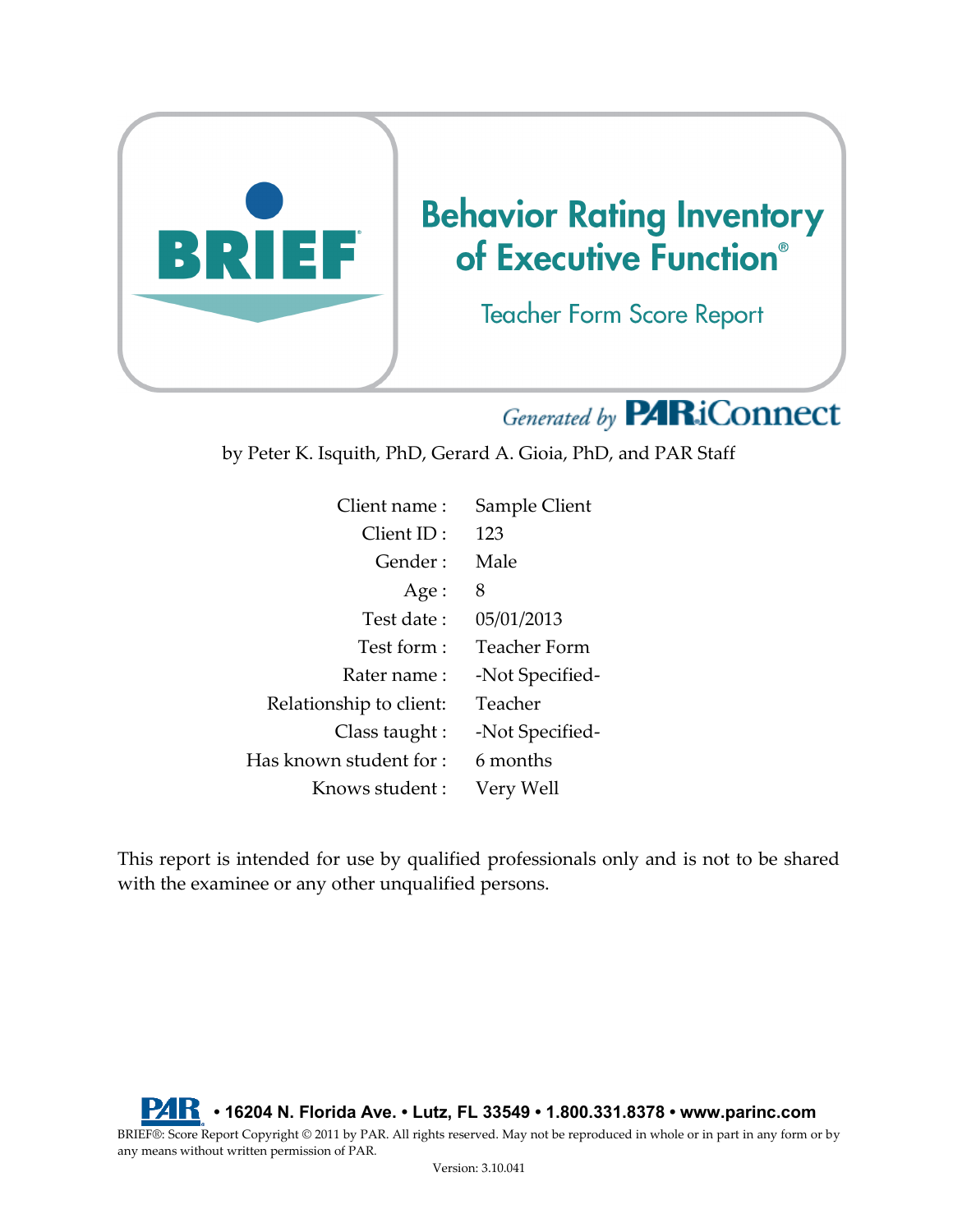#### **Validity**

Before examining the BRIEF profile, it is essential to carefully consider the validity of the data provided. The inherent nature of rating scales (i.e., relying upon a third party for ratings of a child's behavior) brings potential bias to the scores. The first step is to examine the protocol for missing data. With a valid number of responses, the Inconsistency and Negativity scales of the BRIEF provide additional validity indexes.

- **Missing items** The respondent completed 86 of a possible 86 BRIEF items. For reference purposes, the summary table for each scale indicates the respondent's actual rating for each item. There are no missing responses in the protocol, providing a complete data set for interpretation.
- **Inconsistency** Scores on the Inconsistency scale indicate the extent to which the respondent answered similar BRIEF items in an inconsistent manner relative to the clinical samples. For example, a high Inconsistency score might be associated with marking Never in response to the item "Gets out of control more than friends" while at the same time marking Often in response to the item "Acts too wild or out of control." Item pairs comprising the Inconsistency scale are shown in the summary table below. *T*  scores are not generated for the Inconsistency scale. Instead, the raw difference scores for the 10 paired items are summed and the total difference score (i.e., the Inconsistency score) is used to classify the protocol as either "Acceptable," "Questionable," or as "Inconsistent." The Inconsistency score of 4 falls within the Acceptable range, suggesting that the rater was reasonably consistent in responding to BRIEF items.

| #  | Content 1                                            | <b>Score</b><br>1 | #  | Content 2 | Score<br>$\overline{2}$ | Diff |
|----|------------------------------------------------------|-------------------|----|-----------|-------------------------|------|
| 27 | Mood changes frequently                              | 3                 | 26 |           | $\overline{2}$          |      |
| 36 | Remaining item content<br>redacted for sample report | 3                 | 39 |           | 2                       |      |
| 42 |                                                      | 2                 | 43 |           | 3                       |      |
| 45 |                                                      | 3                 | 9  |           | $\overline{2}$          |      |
| 46 |                                                      | 3                 | 65 |           | 3                       | 0    |
| 47 |                                                      | 3                 | 58 |           | 3                       | 0    |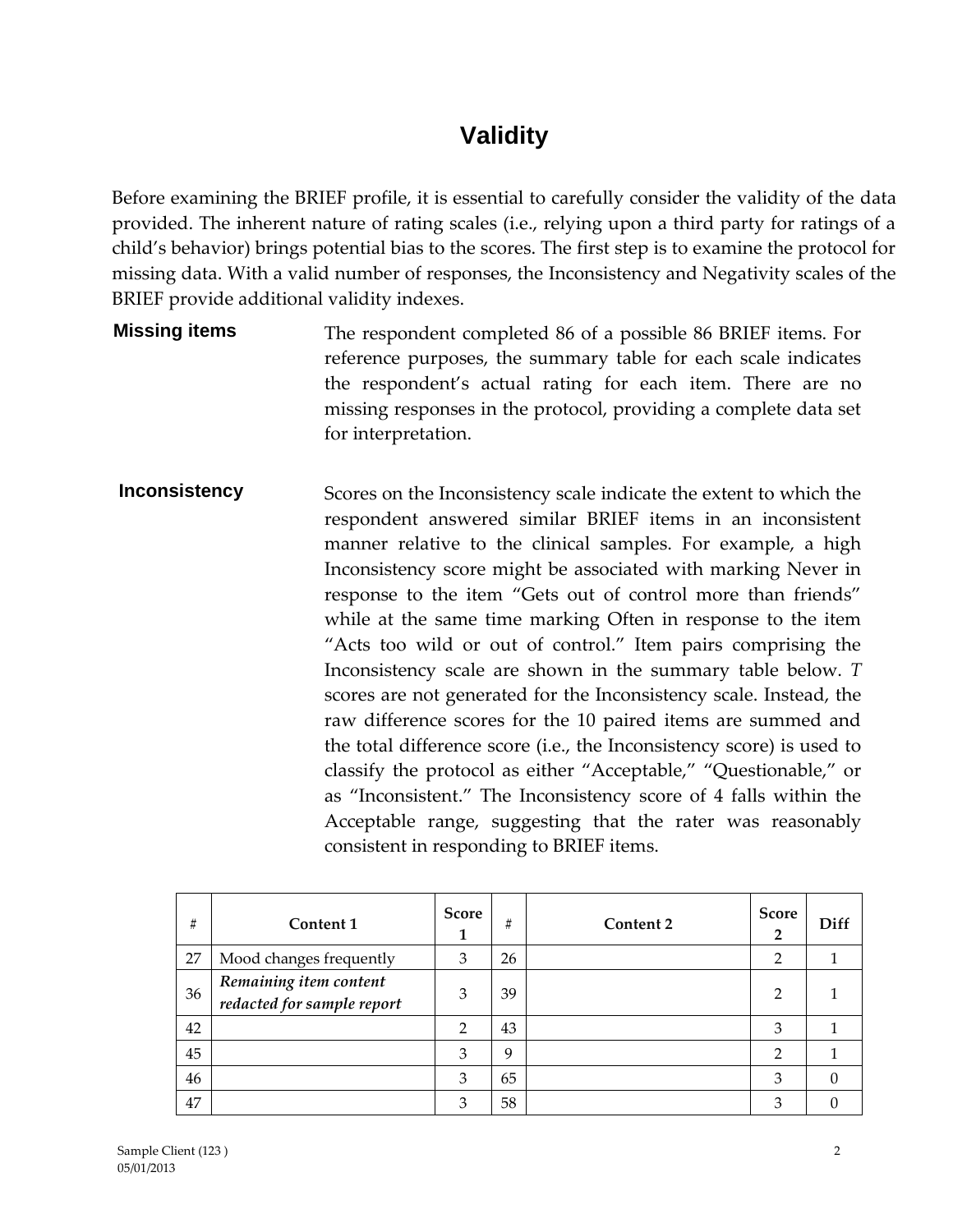#### **Negativity** The Negativity scale measures the extent to which the respondent answered selected BRIEF items in an unusually negative manner relative to the clinical sample. Items comprising the Negativity scale are shown in the summary table below. A higher raw score on this scale indicates a greater degree of negativity, with less than 3% of respondents scoring above 7 in the clinical sample. As with the Inconsistency scale, *T*  scores are not generated for this scale. The Negativity score of 5 falls between the 95th and 98th percentiles and is elevated. This suggests that the respondent's view of Sample Client may be considerably negative and that the validity of the BRIEF protocol should be questioned. With an elevated Negativity scale, an unusually negative response style may have skewed the BRIEF results. It is also possible, however, that the BRIEF results represent accurate reporting on a child with severe executive dysfunction. An elevated Negativity scale score should prompt the examiner to carefully review the BRIEF results in the context of other information about the child, including BRIEF responses by other informants, other test performance, and the examiner's own observations of the child. Given that several items on the Shift scale are also included on the Negativity scale, the possibility of significant cognitive rigidity in the child should be considered. This may be an alternative explanation for a high Negativity score, particularly if the child has a diagnosis of Autistic Disorder/Pervasive Developmental Disorder (PDD) or another neurological disorder where inflexibility is a prominent symptom (e.g., severe traumatic brain injury).

| Item | Content                                           | Response  |
|------|---------------------------------------------------|-----------|
| 13   | Acts upset by a change in plans                   | Sometimes |
| 14   | Remaining item content redacted for sample report | Often     |
| 24   |                                                   | Never     |
| 32   |                                                   | Often     |

#### **End of Validity Section**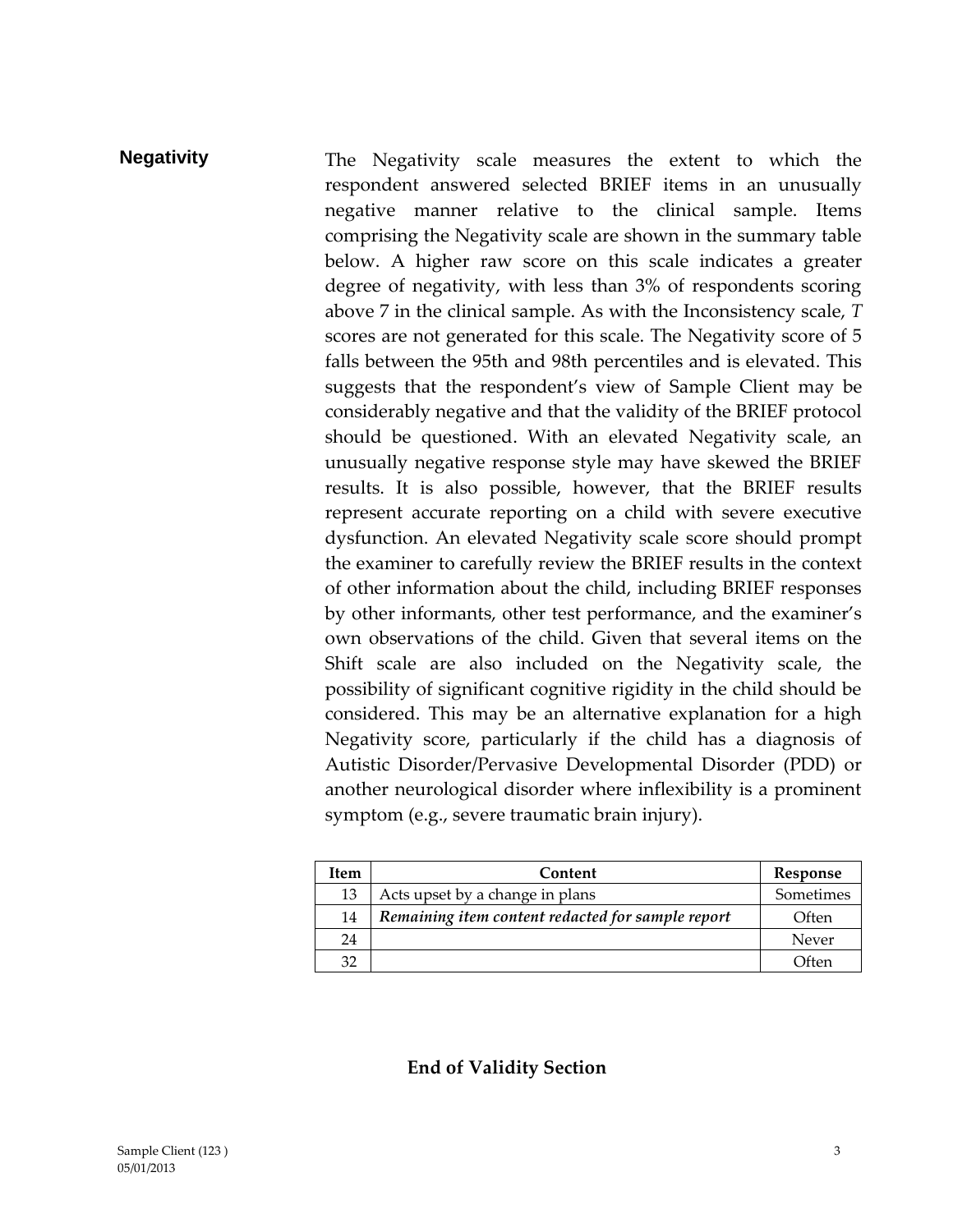## **BRIEF® Score Summary Table**

| Index/scale                                | Raw score | T score  | Percentile | 90% C.I.  |  |
|--------------------------------------------|-----------|----------|------------|-----------|--|
| Inhibit                                    | 26        | 64       | 84         | $61 - 67$ |  |
| Shift                                      | 22        | 68<br>94 |            | $63 - 73$ |  |
| <b>Emotional Control</b>                   | 26        | 77<br>96 |            | $73 - 81$ |  |
| <b>Behavioral Regulation Index (BRI)</b>   | 74        | 71       | 94         |           |  |
| Initiate                                   | 20        | 72<br>97 |            | $67 - 77$ |  |
| <b>Working Memory</b>                      | 24        | 63       | 88         |           |  |
| Plan/Organize                              | 26        | 72       | 96         | $67 - 77$ |  |
| <b>Organization of Materials</b>           | 19        | 71<br>96 |            | $67 - 75$ |  |
| Monitor                                    | 27        | 68<br>93 |            | $63 - 73$ |  |
| <b>Metacognition Index (MI)</b>            | 116       | 71       | 96         | $69 - 73$ |  |
| <b>Global Executive Composite</b><br>(GEC) | 190       | 72       | 96         | $70 - 74$ |  |

| <b>Validity scale</b><br>Raw score |  | Cumulative percentile | <b>Protocol classification</b> |  |
|------------------------------------|--|-----------------------|--------------------------------|--|
| <b>Negativity</b>                  |  | $95 - 98$             | Elevated                       |  |
| Inconsistency                      |  | ≤ 98                  | Acceptable                     |  |

Note: Male,age-specific norms have been used to generate this profile.

For additional normative information, refer to Appendix A - D in the BRIEF® Professional Manual*.*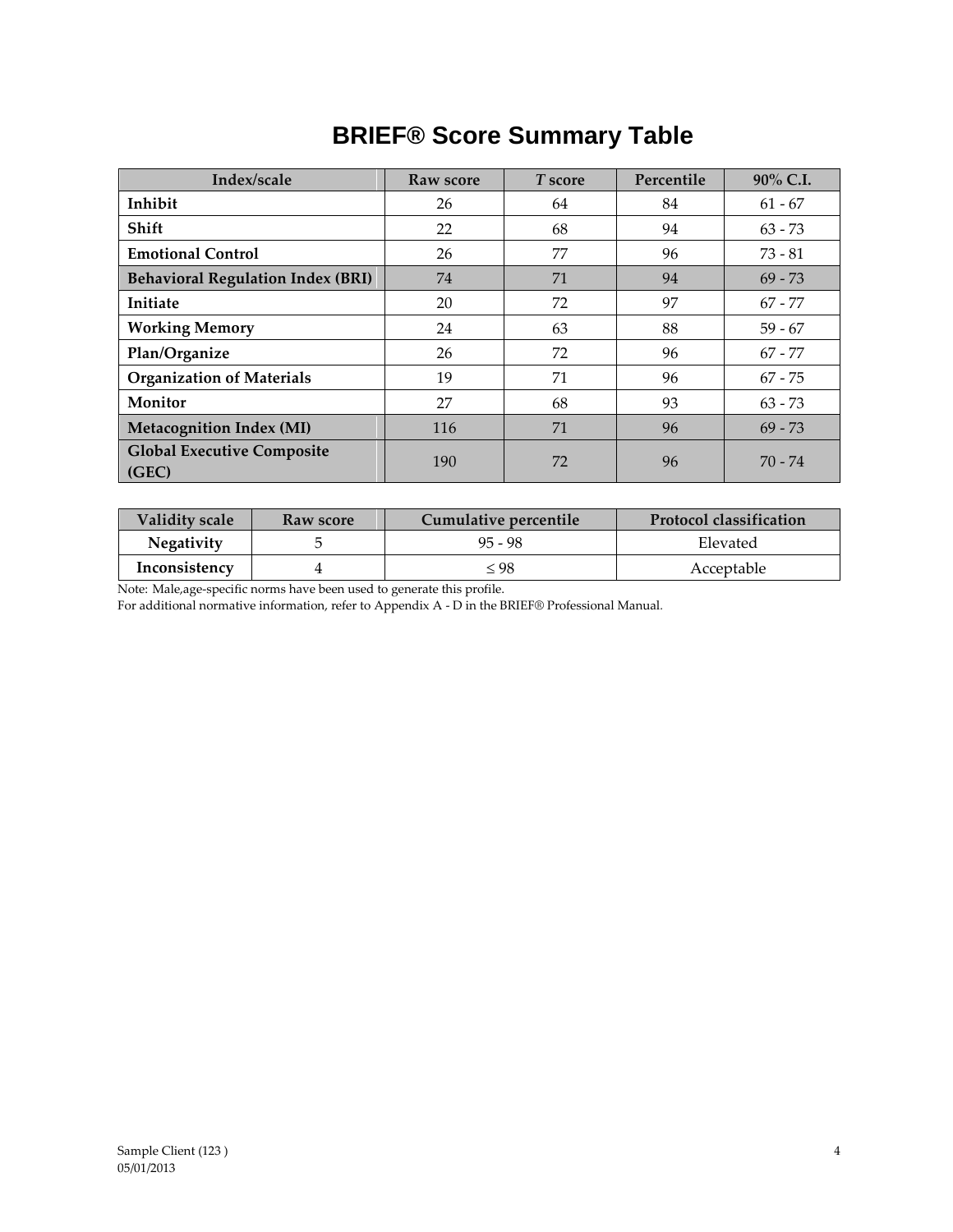

#### **Profile of BRIEF®** *T* **Scores**

Note: Male,age-specific norms have been used to generate this profile.

For additional normative information, refer to Appendixes A - D in the BRIEF® Professional Manual.